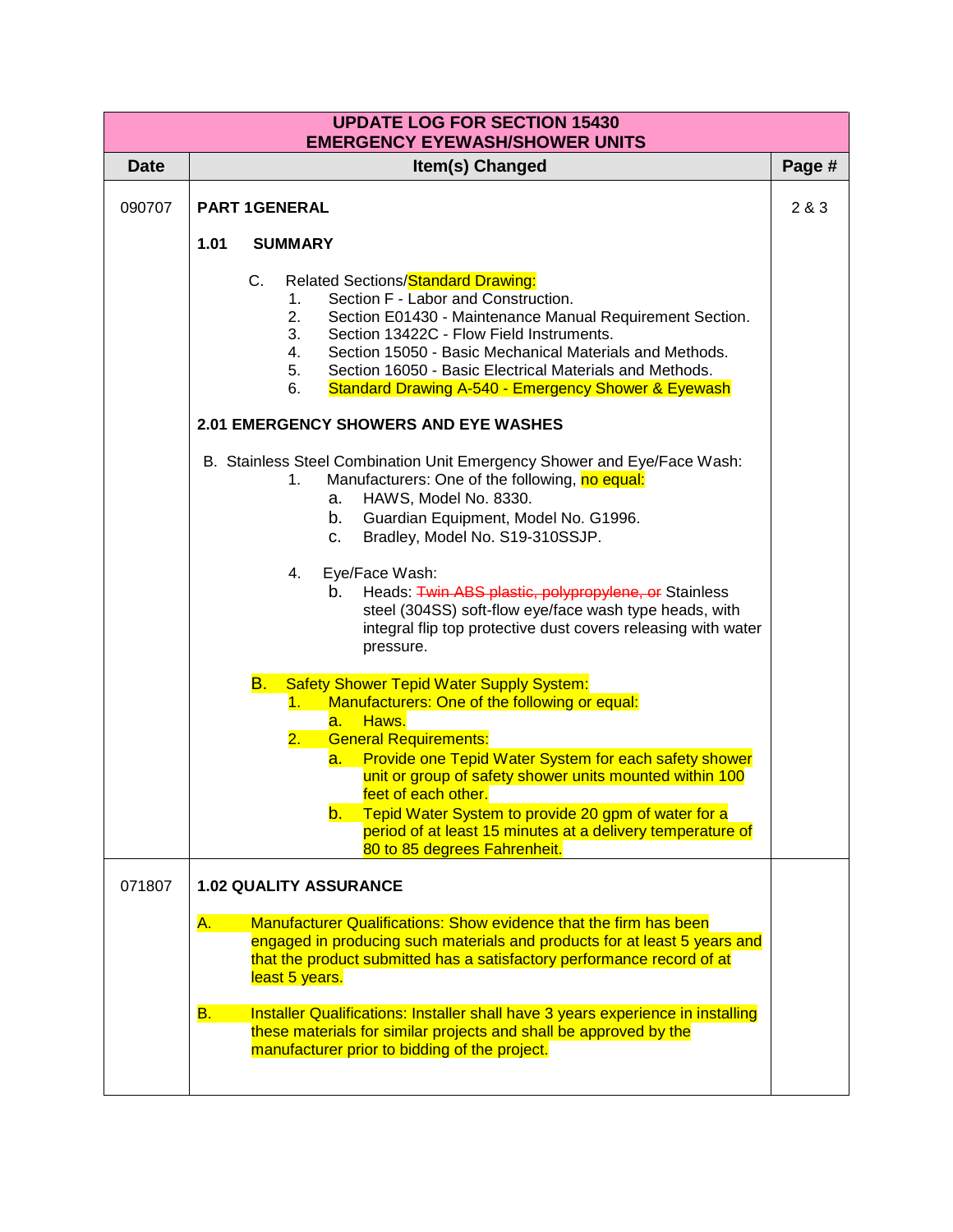|                | <b>2.01 EMERGENCY SHOWERS AND EYE WASHES</b>                                                                            |
|----------------|-------------------------------------------------------------------------------------------------------------------------|
|                | A. General Design Requirements:                                                                                         |
| 2.             | Shower Head Flow: 20.0 30.0 GPM.                                                                                        |
| 3.             | Eyewash or Eye/Face Wash Flow: 1.2 5.0 GPM flow,                                                                        |
|                | minimum                                                                                                                 |
|                | B. Stainless Steel Combination Unit Emergency Shower and Eye/Face Wash:                                                 |
| 1.             | Manufacturers: One of the following or equal:                                                                           |
|                | HAWS, Model No. 8330.<br>а.                                                                                             |
|                | b. Guardian Equipment, Model No. G1996.                                                                                 |
|                | Bradley, Model No. S19-310SSJP.<br>$\overline{\mathbf{C}}$ .                                                            |
| 2.             | Pipe Standard: 1-1/4 inch stainless steel pipe (304SS) and                                                              |
|                | fittings, with stainless steel rod providing additional support                                                         |
| 3.             | overhead; 5 inch diameter floor flange.<br><b>Shower Head:</b>                                                          |
|                | a. Material and Size: Stainless steel (304SS), 10 inch                                                                  |
|                | diameter, or greater.                                                                                                   |
|                | b. Valve and Actuator: Stay open Type 316 stainless steel                                                               |
|                | ball valve actuated by rigid stainless steel pull rod.                                                                  |
| 4.             | Eye/Face Wash:                                                                                                          |
|                | a. Valve and Actuator: Stay open Type 316 stainless steel                                                               |
|                | ball valve with stainless steel ball operated by stainless                                                              |
|                | steel push handle and foot treadle.                                                                                     |
|                | $\mathsf{b}$ .<br>Heads: Twin ABS plastic, polypropylene, or stainless                                                  |
|                | steel (304SS) soft-flow eye/face wash type heads, with<br>integral flip top protective dust covers releasing with water |
|                | pressure.                                                                                                               |
| 5.             | Receptor Bowl: Stainless steel (304SS).                                                                                 |
| 6.             | In-Line Strainer: Stainless steel strainer for eye/face wash.                                                           |
|                | C. Combination Unit Emergency Shower and Eye/Face Wash:                                                                 |
| $+$            | Manufacturers: One of the following or equal:                                                                           |
|                | Haws:<br>a.                                                                                                             |
|                | 4) No. 8330                                                                                                             |
| $2 -$          | Pipe Standard:                                                                                                          |
|                | 1-1/4-inch, and fittings with interconnecting piping,<br>a.                                                             |
|                | stanchion and 9-inch diameter floor flange.                                                                             |
| ୫.             | Shower Head:                                                                                                            |
|                | Material and Size: 304SS, 10.5-inch diameter.<br>a.                                                                     |
|                | Valve and Actuator: 316SS Stay-open ball valve<br>b.                                                                    |
|                | equipped with stainless steel ball and stem operated by a                                                               |
| 4 <sub>r</sub> | rigid stainless steel pull rod, with triangular handle.<br><b>Eye/Face Wash Receptor:</b>                               |
|                | Valve and Actuator: 316SS stay open ball valve with<br>a.                                                               |
|                | stainless steel ball and stem operated by a stainless steel                                                             |
|                | push handle and foot treadle.                                                                                           |
|                | Spray Heads: 303SS twin soft-flow eye/face wash type<br>b-                                                              |
|                | heads, with integral flip top dust covers releasing with                                                                |
|                | water pressure.                                                                                                         |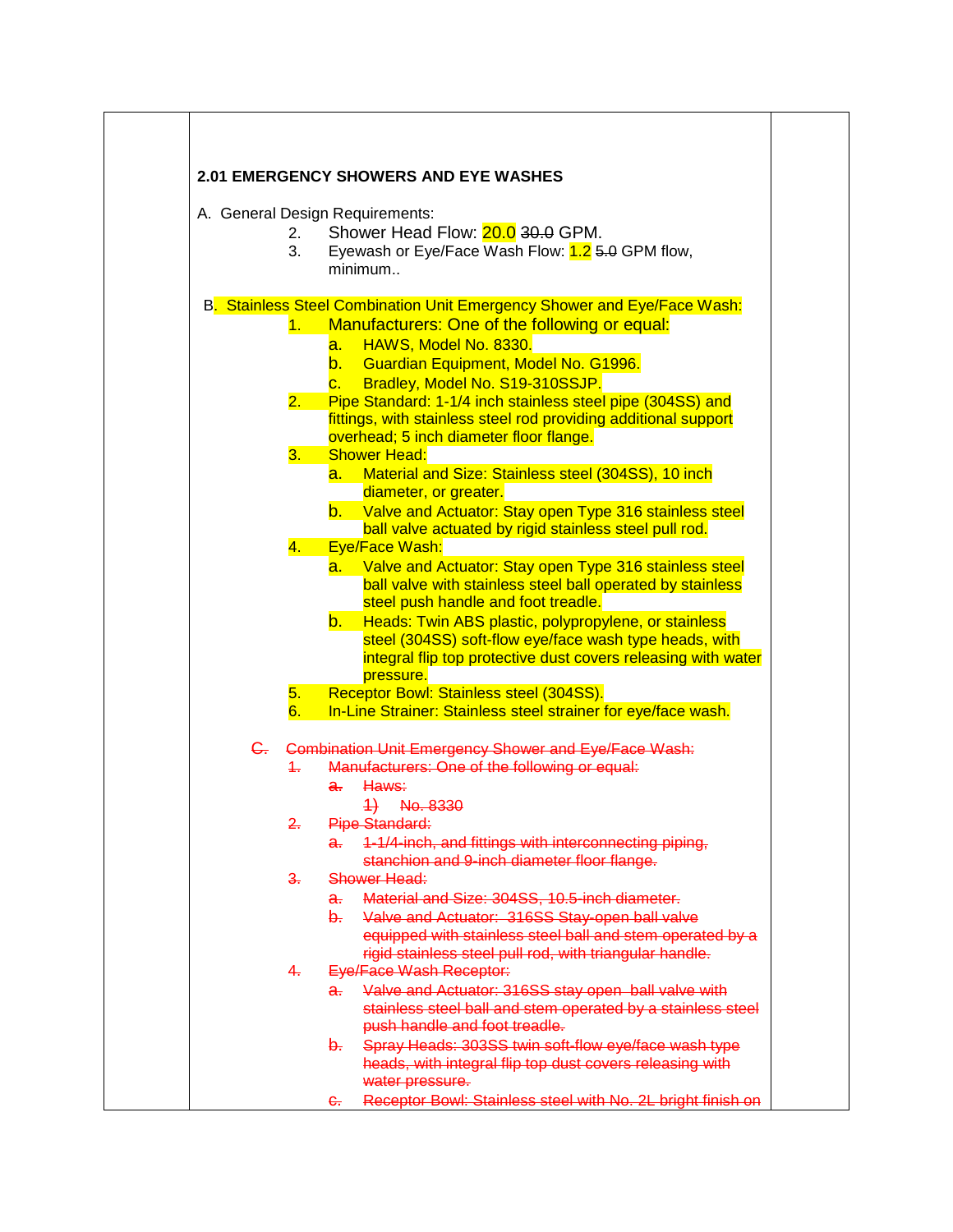|          | exterior; 11 inches diameter, with chrome-plated fixtures.<br>Supply: 1-1/4-inch IPS.<br><del>5.</del>                                                                                                                                                                                                                                                                                                                                                                                                                                                                                                                                                                         |         |  |  |
|----------|--------------------------------------------------------------------------------------------------------------------------------------------------------------------------------------------------------------------------------------------------------------------------------------------------------------------------------------------------------------------------------------------------------------------------------------------------------------------------------------------------------------------------------------------------------------------------------------------------------------------------------------------------------------------------------|---------|--|--|
|          | Waste: 1-1/4-inch IPS.                                                                                                                                                                                                                                                                                                                                                                                                                                                                                                                                                                                                                                                         |         |  |  |
| 071807   | Changes have been made as follows:                                                                                                                                                                                                                                                                                                                                                                                                                                                                                                                                                                                                                                             |         |  |  |
|          | <b>1.01 SUMMARY</b>                                                                                                                                                                                                                                                                                                                                                                                                                                                                                                                                                                                                                                                            |         |  |  |
|          | C. Related Sections:<br>1. Section F - Labor and Construction.<br>2. Section E01430 - Maintenance Manual Requirement Section.<br>3. Section 13422C - Flow Field Instruments.<br>4. Section 15050 - Basic Mechanical Materials and Methods.<br>5. Section 16050 - Basic Electrical Materials and Methods.                                                                                                                                                                                                                                                                                                                                                                       |         |  |  |
| 07/03/07 | Changed headers: Called out incorrect section no. 15340 instead of 15430                                                                                                                                                                                                                                                                                                                                                                                                                                                                                                                                                                                                       | $1 - 4$ |  |  |
| 06/05/07 | Revised Section 2.01 Emergency Showers and Eye Washes                                                                                                                                                                                                                                                                                                                                                                                                                                                                                                                                                                                                                          | 2 & 3   |  |  |
|          | 2.01 EMERGENCY SHOWERS AND EYE WASHES                                                                                                                                                                                                                                                                                                                                                                                                                                                                                                                                                                                                                                          |         |  |  |
|          |                                                                                                                                                                                                                                                                                                                                                                                                                                                                                                                                                                                                                                                                                |         |  |  |
|          | D. General Design Requirements:<br>Provide <b>die</b> lectric coupling/bushing between dissimilar metals.<br>1.                                                                                                                                                                                                                                                                                                                                                                                                                                                                                                                                                                |         |  |  |
|          | Е.<br>Combination Unit Emergency Shower and Eye/Face Wash:<br>2.<br>Pipe Standard:<br>1-1/4-inch, hot-dip galvanized steel pipe, and fittings with<br>а.<br>interconnecting piping, stanchion and 9-inch diameter<br>floor flange.<br>Corrosion Protection: Provide Haws CRP green pipe<br>b.<br>coating or equal, in corrosive environments.<br>3.<br>Shower Head:<br>Material and Size: ABS plastic <sup>304SS</sup> , 10.5-inch diameter.<br>а.<br>Valve and Actuator: Stay Open chrome plated brass ball<br>b.<br>valve 316SS stay-open ball valve equipped with<br>stainless steel ball and stem operated by a rigid stainless<br>steel pull rod, with triangular handle. |         |  |  |
|          | Eye/Face Wash Receptor:<br>4.<br>Valve and Actuator: Stay Open chrome plated brass<br>a.<br>316SS stay open ball valve with stainless steel ball and<br>stem operated by a stainless steel push handle and foot<br>treadle.<br>Spray Heads: ABS plastic 303SS twin soft-flow eye/face<br>b.<br>wash type heads, with integral flip top dust covers<br>releasing with water pressure.<br>Receptor Bowl: Stainless steel with No. 2L 7 bright finish<br>C.<br>on exterior; 11 inches diameter, with chrome-plated<br>fixtures.                                                                                                                                                   |         |  |  |
| 05/23/07 | Section 15430 created (new section)                                                                                                                                                                                                                                                                                                                                                                                                                                                                                                                                                                                                                                            | All     |  |  |